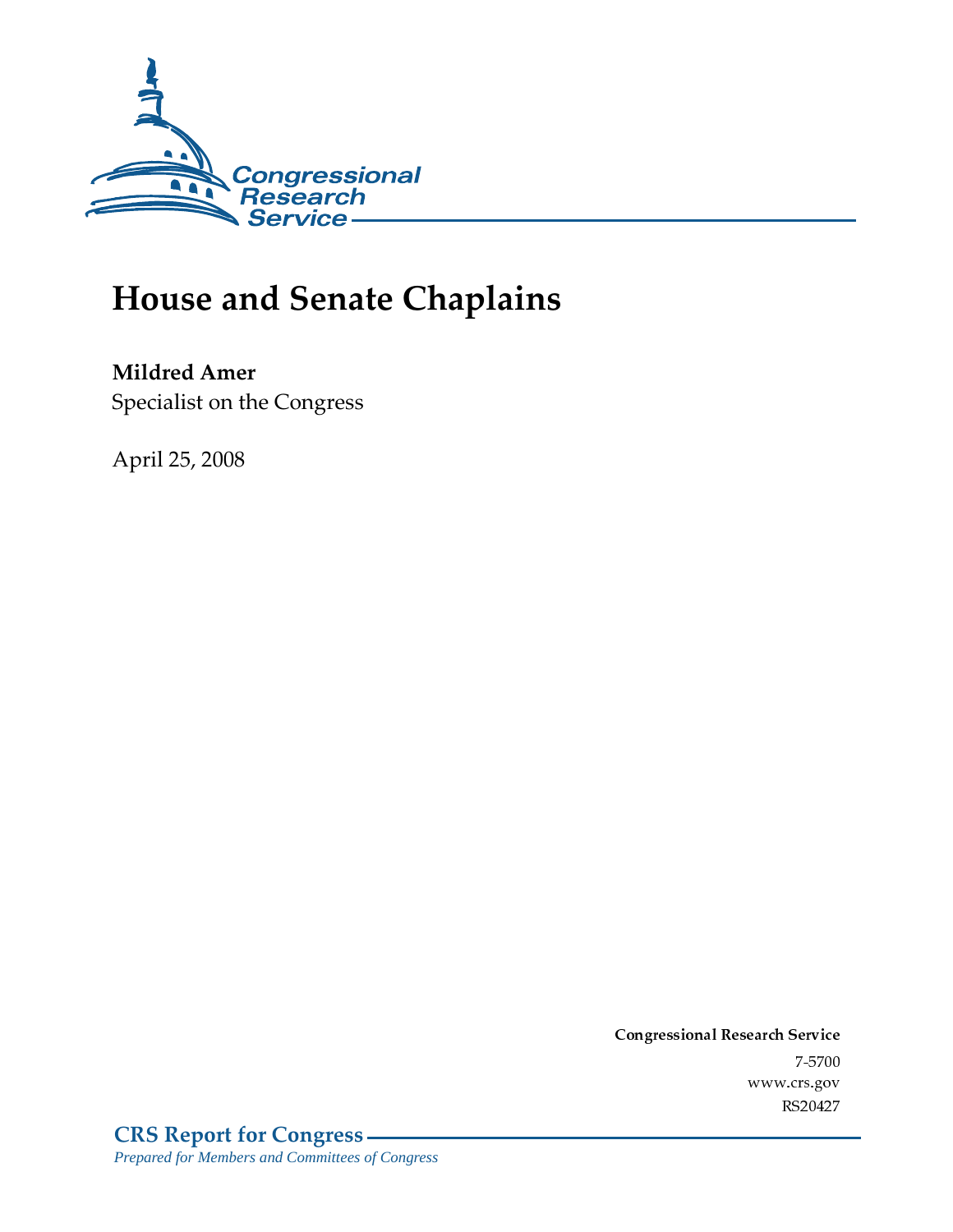he official clergy of Congress are the two chaplains—one in the House, the other in the Senate. They are among the elected officers of their respective houses. At the beginning of each Congress, the House chaplain is elected for a two-year term. The Senate chaplain The official clergy of Congress are the two chaplains—one in the House, the other in the Senate. They are among the elected officers of their respective houses. At the beginning of each Congress, the House chaplain is elec the legislative process. For more information on the legislative process, please see http://www.crs.gov/products/guides/guidehome.shtml.

Chaplains are chosen by each chamber as individuals and not as representatives of any religious body or denominational entity. The leadership of both houses has the ultimate authority to recommend candidates for the chaplaincy, although other interested Members are usually part of the selection process. There have been 62 Senate chaplains and 59 House chaplains. All but two have been Protestant. There have, however, been men and women "guest" chaplains from other faiths, including the Jewish and Islamic.

On June 27, 2003, the Senate elected its first black and first Seventh-day Adventist chaplain. Dr. Barry C. Black, a rear admiral and former chief of chaplains for the Navy, was selected by Majority Leader Bill Frist. His name was among those recommended by a bipartisan search committee of five Senators led by Senator John Kyl. Dr. Black replaced Dr. Lloyd Ogilvie, a Presbyterian minister, who had resigned in March 2003. See http://www.senate.gov/artandhistory/ history/common/briefing/Senate Chaplain.htm for a list of all Senate chaplains.

On March 23, 2000, the Speaker of the House appointed the first Roman Catholic House chaplain, Father Daniel P. Coughlin, to fill the vacancy caused by the resignation of Rev. James Ford, who had served as House chaplain since January 1979. Rev. Charles C. Pise, the only Catholic priest to be elected Senate chaplain, served for one year (1833).

In May 1999 after Rev. Ford announced his intention to retire, the then-House Speaker Dennis Hastert and the then-House Democratic leader Richard Gephart appointed an 18-member bipartisan search committee, chaired by Representatives Tom Bliley (R-VA) and Earl Pomeroy (D-ND), to recommend three finalists for House chaplain.<sup>1</sup> In November 1999, Rev. Charles Wright, a Presbyterian minister, was chosen by the House leadership (the speaker, and majority and minority leaders). However, he withdrew his name from consideration, and Speaker Hastert appointed Father Coughlin under his authority to appoint a temporary replacement officer in the middle of a Congress (2 U.S.C., §75a-1). Father Coughlin has since been elected at the beginning of each subsequent Congress. See http://clerk.house.gov/art\_history/house\_history/chaplains.html for a list of all House chaplains.

The Senate chaplain earns \$146,600 a year, and the House chaplain earns \$167,800 a year. Both work full time, although many previous chaplains maintained pulpits at local churches while serving Congress. The budgets for their office operations and staff are included in the annual legislative branch appropriations.

The chaplains perform ceremonial, symbolic, and pastoral duties. They open the daily sessions in the chambers of each house with a prayer; serve as spiritual counselors to Members, their families, and staff; conduct Bible studies, discussion sessions, and prayer meetings for Members

j

<sup>&</sup>lt;sup>1</sup> Rev. Ogilvie was selected after a search by a bipartisan committee of six Senators appointed by the then-Senate majority leader Robert Dole, as was Rev. Ford, who was chosen after a search by a smaller committee appointed by then-Speaker Thomas P. (Tip) O'Neill.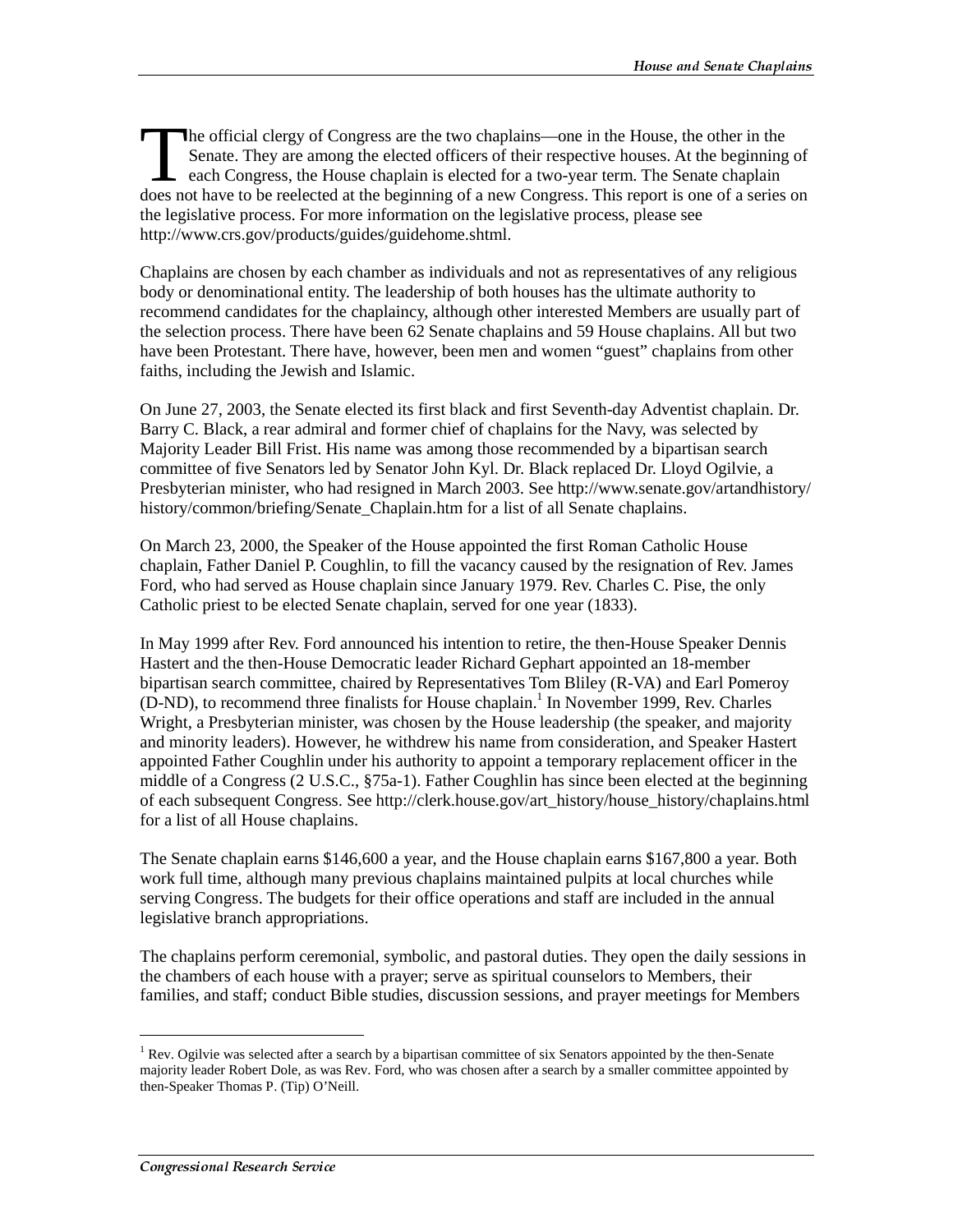and staff; and often officiate at the weddings and funerals of Members. They also coordinate the "guest chaplains" who are frequently invited by Members to deliver the daily invocation.

The custom of opening legislative sessions with a prayer began in the Continental Congress, which elected Jacob Duche, Rector of Christ Episcopal Church in Philadelphia, to serve as its chaplain from 1774 to 1776. Except for a brief period (described below), both chambers have elected a chaplain since the First Congress in 1789. The House chose William Lynn, a Presbyterian minister from Philadelphia, as its first chaplain, and the Senate picked Samuel Provost, Episcopal bishop from New York. Each received a salary of \$500. Until the midnineteenth century, the chaplains were not considered officers of Congress. They were elected for a single session instead of an entire Congress and worked alternately in each house, changing weekly.

When Congress moved to Washington in 1800, churches were so few that the chaplains even took turns conducting Sunday services in the House chamber—now part of Statuary Hall. Visiting clergy also participated in these services, which were open to the public. During the early years of Congress, the chaplains' duties centered primarily on the preparation and delivery of convening prayers, and they served as pastors of churches in the Washington area in addition to their congressional duties. As their duties to Congress increased, the chaplains resigned their pastorates after their election to devote more time to the position of chaplain; an office and staff were also provided.

The period without chaplains lasted from 1857 to 1859, when questions were raised by citizens who objected to the employment of chaplains in Congress and the military as a breach of the separation of church and state. Some critics also alleged that the appointments of chaplains had become too politicized. Accordingly, local clergy voluntarily served as chaplains. However, the difficulty in obtaining volunteer chaplains resulted in the return to the practice of selecting official House and Senate chaplains.

In late 1994, prior to the convening of the  $104<sup>th</sup>$  Congress, some thought was given to having volunteers of rotating denominations fill the post of House chaplain. However, the Republican leadership decided to maintain the system of a full-time paid chaplain.

The constitutionality of the chaplains' prayers was upheld in 1983 by the Supreme Court (*Marsh* v*. Chambers*, 463 U.S. 783) on the grounds of precedent and tradition. The Court cited the practice going back to the Continental Congress in 1774 and noted that the custom "is deeply embedded in the history and tradition of this country" from colonial times and the founding of the republic. Further, the Court held that the use of prayer "has become part of the fabric of our society," coexisting with "the principles of disestablishment and religious freedom." Subsequently, on March 25, 2004, the U.S. District Court for the District of Columbia, citing *Marsh* v. *Chambers*, dismissed a suit that challenged the congressional practice of paid chaplains as well as the practice of opening legislative sessions with prayer.